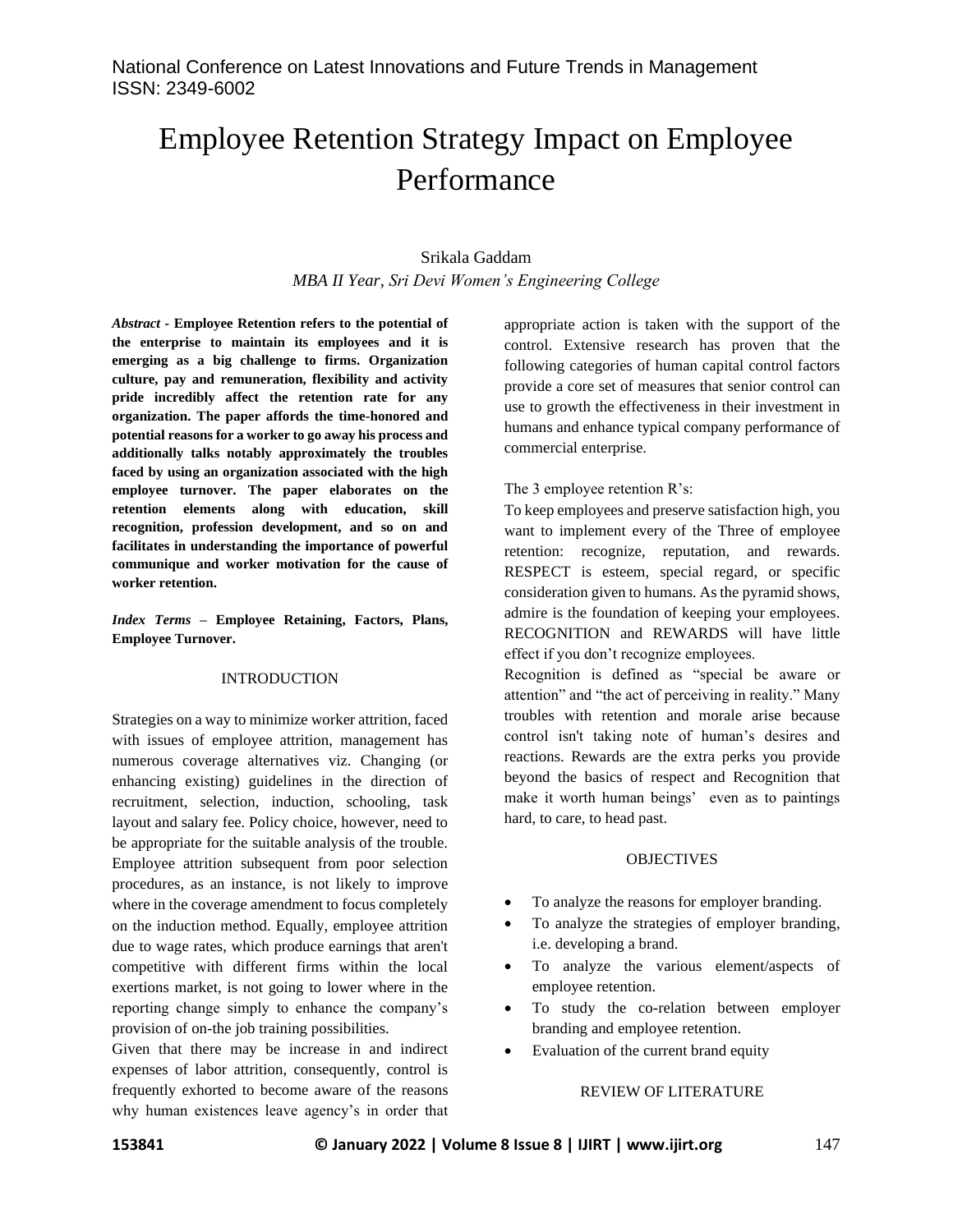# National Conference on Latest Innovations and Future Trends in Management ISSN: 2349-6002

The cause of turnover range from external environmental factors such as economic system and its impact on turnover consisting of employment degree, inflation(Pittman, 1975; Mobley, 1982) to the organizational variables including sort of enterprise, occupational, corporation size, payment, supervisory level,, choice technique, paintings environment, work assignments, blessings, promotions, and boom (Mobley,1982; Arthur, 2001) The other turnover factors are related to the personality work variables general of demographic variables, integrative variables like task pride, pay, promotion and operating situation(Pittman 1975; Mobley, 1982; Arthur, 2001). The ultimate is the person nonworking variables such as family variables (Pittman, 1975; Mobley, 1982).The most crucial studied demographic variables are age, tenure and training. It became found, relationship between age and turnover. Younger employees have a better possibility of leaving (Porter and Steers, 1973; Price, 1977; Horner et al., 1979; Muchinsky and Tuttle, 1979). Younger employees have greater possibilities, low family responsibility, and no lost possibilities in the present corporation. Similar to age, length of provider is contributing to turnover decision. It turned into determined that, the shorter the period of service, the higher is the turnover.

## RESEARCH DESIGN

This Study is based totally on Descriptive Research Design and worried in administering questionnaire as a device for research paintings. In order to meet the goals of the study, the data had been amassed from both the primary and secondary resources. Data were accumulated from the personnel of the medium scale industries. For the prevailing have a look at Judgment Sampling Method became used. Six medium scale industries had been decided on, from each enterprise 10employees have been selected as a sample. So the favored sample size becomes 60 employees. The questionnaire used in this study changed into

constructed on five-point scale, strongly disagree to strongly agree. To examine the records percent technique changed into used.

#### RESEARCH DESIGNS AN METHODLOGY

Qualitative, quantitative, and combined techniques are the 3 styles of research methods. Participants can provide an explanation for their perceptions of complicated procedures or realities with the qualitative research approach (Coenen, Stamm, Stuck, & Cieza, 2012; Researchers are allowed to accumulate open-ended, emerging statistics and use to the develop issues among participants with the qualitative method (Campbell, 2014; Wisdom, Cavalier, Onwuegbuzie, & Green, 2012). Regarding the overreaching research query, I used the qualitative studies approach to discover the perceptions of IT experts.

#### DATA ANALYSIS

| TOTAL YEARS       | NO.<br>ΟF          | <b>PERCETAGE</b> |
|-------------------|--------------------|------------------|
| OF                | <b>RESPONDENTS</b> |                  |
| <b>EXPERIENCE</b> |                    |                  |
| $0 - 2$           | 21                 | 32.3             |
| $2 - 4$           | 25                 | 38.46            |
| $5-10$            | 14                 | 21.53            |
| 11 and Above      |                    | 7.69             |
| total             | 65                 | 100              |



|                              | Received recognition or praise for doing good work*the performance appraisal system cross tabulation |                              |           |         |               |                     |       |  |
|------------------------------|------------------------------------------------------------------------------------------------------|------------------------------|-----------|---------|---------------|---------------------|-------|--|
| particulars                  |                                                                                                      | Performance appraisal system |           |         |               |                     | total |  |
|                              |                                                                                                      | Highly satisfied             | satisfied | Neutral | Dis satisfied | Highly dissatisfied |       |  |
| Received                     | highlysatisfied                                                                                      |                              |           |         |               |                     |       |  |
| Recognition<br><sub>or</sub> | satisfied                                                                                            |                              | 26        | 12      |               |                     | 47    |  |
| praise for doing             | Neutral                                                                                              |                              |           |         |               |                     | 27    |  |
| good work                    | Dissatisfied                                                                                         |                              | 14        |         |               |                     | 18    |  |
|                              | Highly dissatisfied                                                                                  |                              |           |         |               |                     |       |  |
|                              | Total                                                                                                |                              | 52        | 22      | 10            |                     | 100   |  |